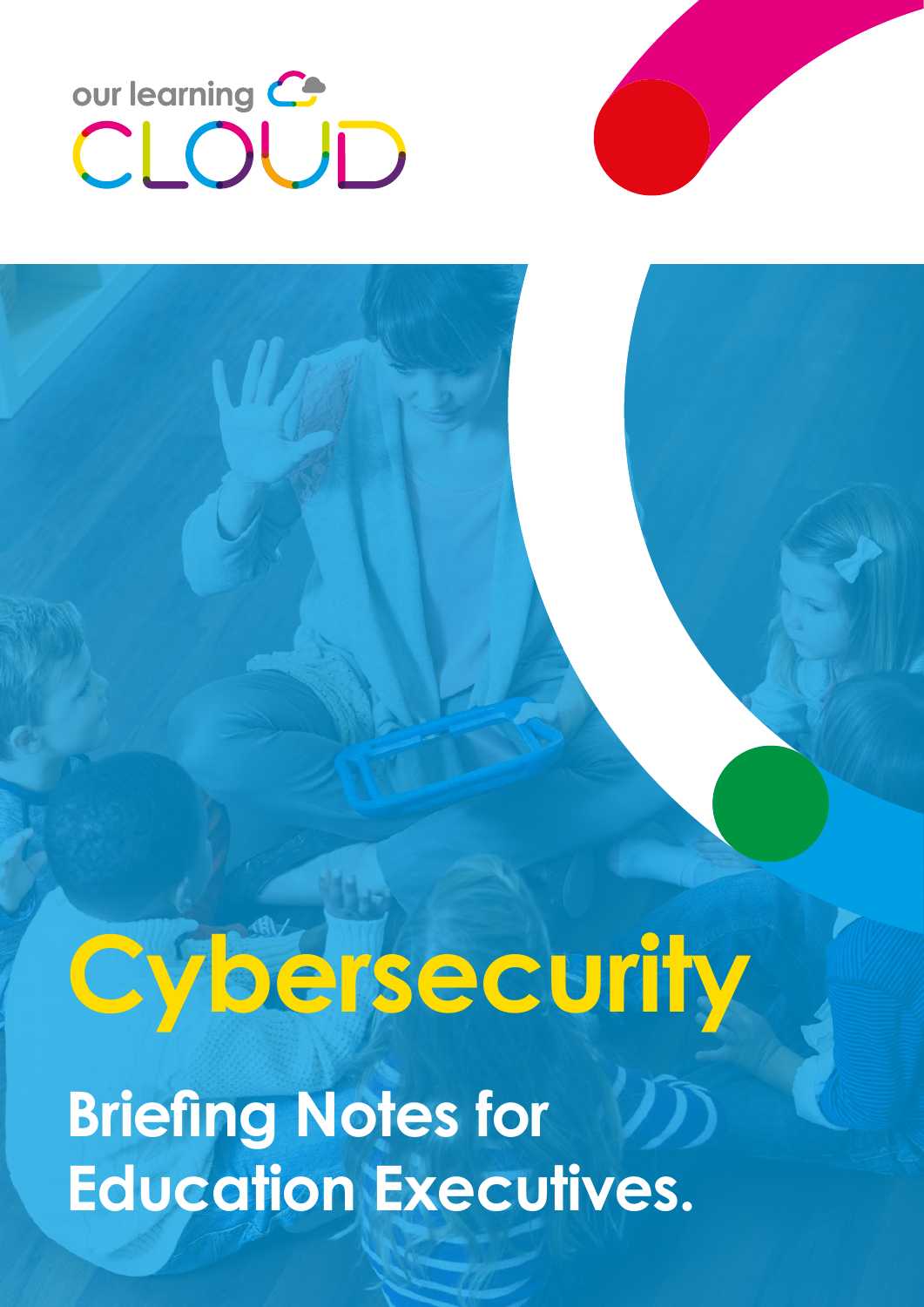#### **Context**

In March of 2021, the National Cyber Security Centre (a part of GCHQ responsible for making the UK a safe place to live and work online) alerted that "[…] an increased number of ransomware attacks have affected education establishments in the UK, including schools, colleges and universities"**<sup>1</sup>** and beefed up their guidance for the education sector**<sup>2</sup>** .

This alert was itself an update of a similar NCSC Alert from September 2020 that reported several ransomware attacks against education providers the previous month**<sup>3</sup>** .

Looking to the remainder of 2021, cyberattacks are predicted to increase and become increasingly sophisticated**<sup>4</sup>** , with the FBI describing ransomware as the fastest growing form of cyberattack**<sup>5</sup>** . In this changing landscape, education organisations of all sizes need to take action to avoid joining a rapidly growing list of high<sup>6</sup> profile<sup>7</sup> victims<sup>8</sup> both in the UK and more widely**<sup>9</sup>** .

## **What is the risk and impact of cybersecurity?**

There is a perception that because cybersecurity contains the word 'cyber' it's an IT and systems issue. The sort of thing that you perhaps add to the job description of an IT manager to make sure there is "cybersecurity in place at all times".

In a survey last year, almost 80% of IT professionals were concerned about the perils that businesses face<sup>10</sup>. If something is worrying them that much, then the leadership of any responsible educational organisation should have cybersecurity up there with safeguarding as a key responsibility which is driven from the top down.

The biggest reason that education leaders should pay attention to cybersecurity is the potential impact of it. While cybersecurity itself is obviously related to technology, the effects very much aren't.

Aside from the impact on learning, which we'll come to, depending on the nature of the cyberattack the impact could be financial and lead to significant reputational damage. If a cyberattack results in loss of control of your data and that loss of control has the potential to cause "physical, material or non-material damage" to any student or employee then there is also a requirement to report a data breach**11**, which could lead to further collateral impact such as GDPR, safeguarding and other compliance failures. That loss of control includes accidental or unlawful destruction of data**12**, not just having it stolen or disclosed. The same collateral risks apply to the loss of financial records.

#### **Related Links**

- **1. [More targeted ransomware attacks on UK education NCSC.GOV.UK](https://www.ncsc.gov.uk/news/alert-targeted-ransomware-attacks-on-uk-education-sector)**
- **2. [NCSC beefs up support for education sector after spate of attacks \(computerweekly.com\)](https://www.computerweekly.com/news/252498286/NCSC-beefs-up-support-for-education-sector-after-spate-of-attacks)**
- **3. [Cyber alert issued after attacks on UK academia NCSC.GOV.UK](https://www.ncsc.gov.uk/news/alert-issued-following-rising-attacks-on-uk-academia)**
- **4. [www.wired.co.uk/article/ransomware-trends-2021](https://www.wired.co.uk/article/ransomware-trends-2021)**
- **5. [www.fbi.gov/file-repository/ransomware-prevention-and-response-for-cisos.pdf/view](https://www.fbi.gov/file-repository/ransomware-prevention-and-response-for-cisos.pdf/view)**
- **6. [Ransomware attack on London schools highlights warnings \(computerweekly.com\)](https://www.computerweekly.com/news/252498607/Ransomware-attack-on-London-schools-highlights-warnings)**
- **7. [Blackbaud Hack: Universities lose data to ransomware attack BBC News](https://www.bbc.co.uk/news/technology-53516413)**
- **8. [Cyber threat to disrupt start of university term BBC News](https://www.bbc.co.uk/news/education-54182398)**
- **9. [Ransomware halts classes for 115,000 Baltimore pupils BBC News](https://www.bbc.co.uk/news/technology-55129564)**
- **10. [Source: ESG Research Report, The Impact of the COVID-19 Pandemic on Remote Work,](https://www.esg-global.com/research/esg-research-report-the-impact-of-the-covid-19-pandemic-on-remote-work-2020-it-spending-and-future-tech-strategies?hsCtaTracking=3d02023d-6fa9-458f-ba54-e59cf290318d%7C7db60849-3dbd-423e-8df7-9d4d1f258a3b)  [2020 IT Spending, and Future Tech Strategies, June 2020](https://www.esg-global.com/research/esg-research-report-the-impact-of-the-covid-19-pandemic-on-remote-work-2020-it-spending-and-future-tech-strategies?hsCtaTracking=3d02023d-6fa9-458f-ba54-e59cf290318d%7C7db60849-3dbd-423e-8df7-9d4d1f258a3b)**
- **11. [IT Governance Blog: school data breaches to report or not to report?](https://www.itgovernance.co.uk/blog/personal-data-breaches-in-schools-to-report-or-not-to-report)**
- **12. [Art. 4 GDPR Definitions | General Data Protection Regulation \(GDPR\) \(gdpr-info.eu\)](https://gdpr-info.eu/art-4-gdpr/)**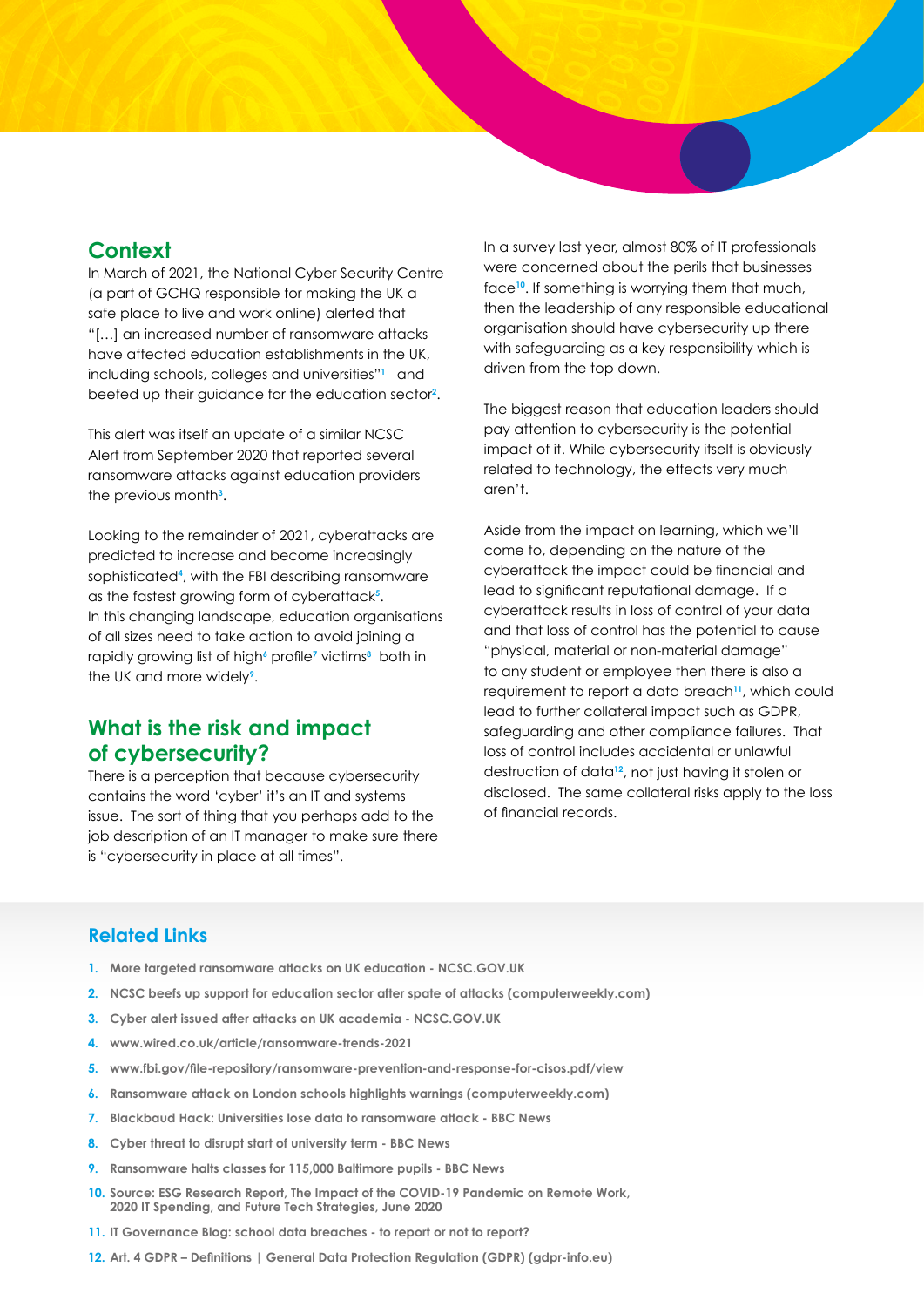#### **Are we really a target?**

Given some of the highest**13** profile**14** serious**<sup>15</sup>** cyberattacks**16** (some twice**17**) in the past few years globally, you'd be forgiven for thinking that education is a relatively low priority target. After all, if you're not handling money then is there really any interest for cyber attackers?

The answer unfortunately is yes, you are a target in at least two ways.

**Firstly, there is the plain statistical risk.** Cyber attackers don't always target specific organisations and many just run applications that scan the Internet looking for any organisation unfortunate enough to have misconfigured security in some way or forgotten to update their firewall. Where they find a vulnerability like this, the applications then do the breaking in for them.

This is a common approach especially for ransomware where, once inside your network, it can spread from computer to computer encrypting all the data it can find. It's relatively low effort for a cyber attacker, but also fairly low yield because it's indiscriminate. For the affected organisation the impact is still typically serious.

**Secondly, there is the targeted attack.** The education sector processes a wealth of personal data**18**. Aside from staff pay and bank accounts, there is also a huge dataset set of parental names, addresses, emails, and phone numbers that comes complete with contextual data like children's names which helps make an email or text message scam look considerably more authentic. Then there are your detailed safeguarding records, social care indicators, other sensitive fields, and perhaps even the passwords for your cashless payment platform or a school's online banking credentials.

This type of attack can be silent, where the first you know about it is when parents start getting odd text messages, or it can be accompanied by a ransom demand threatening to publish the data online.

# **Students and learning delivery**

So far we've not considered one of the more unique impacts on education – the impact on learning and outcomes. Especially in the current blended learning climate, how would your education provision and student outcomes be affected if any of the following happened:

- **•** Your email services became unavailable;
- **•** Your MIS server was lost, or remote access had to be blocked;
- **•** Your students couldn't log in to access their learning resources;
- **•** Coursework in your care was encrypted or otherwise made inaccessible;
- **•** Staff laptops, interactive whiteboards and office PCs become inaccessible;
- **•** Your phone system couldn't be used.

These are things that can and do already happen at the best of times, and when they do it's usually one of them for a day or so at worst. It would be disruptive but ultimately recoverable. Thinking about these in the context of a serious cyberattack though, what about all of them happening at the same time? How long would it take to rebuild and redeploy each of those services and restore the last backup? What if the last backups contain whatever the cyber attackers used to get in and it happens again?

#### **Related Links**

- **13. [Experian Data Breach Hits Estimated 24 Million Customers Infosecurity Magazine \(infosecurity-magazine.com\)](https://www.infosecurity-magazine.com/news/experian-data-breach-24-million/)**
- **14. [Equifax Data Breach Settlement | Federal Trade Commission \(ftc.gov\)](https://www.ftc.gov/enforcement/cases-proceedings/refunds/equifax-data-breach-settlement)**
- **15. [SolarWinds hack explained: Everything you need to know \(techtarget.com\)](https://whatis.techtarget.com/feature/SolarWinds-hack-explained-Everything-you-need-to-know)**
- **16. [Colonial Pipeline Paid Hackers Nearly \\$5 Million in Ransom Bloomberg](https://www.bloomberg.com/news/articles/2021-05-13/colonial-pipeline-paid-hackers-nearly-5-million-in-ransom)**
- **17. [Experian hack exposes 15 million people's personal information | Experian | The Guardian](https://www.theguardian.com/business/2015/oct/01/experian-hack-t-mobile-credit-checks-personal-information)**
- **18. [Why do higher educational institutions keep getting hacked? | News | Chemistry World](https://www.chemistryworld.com/news/why-do-higher-educational-institutions-keep-getting-hacked/4013489.article)**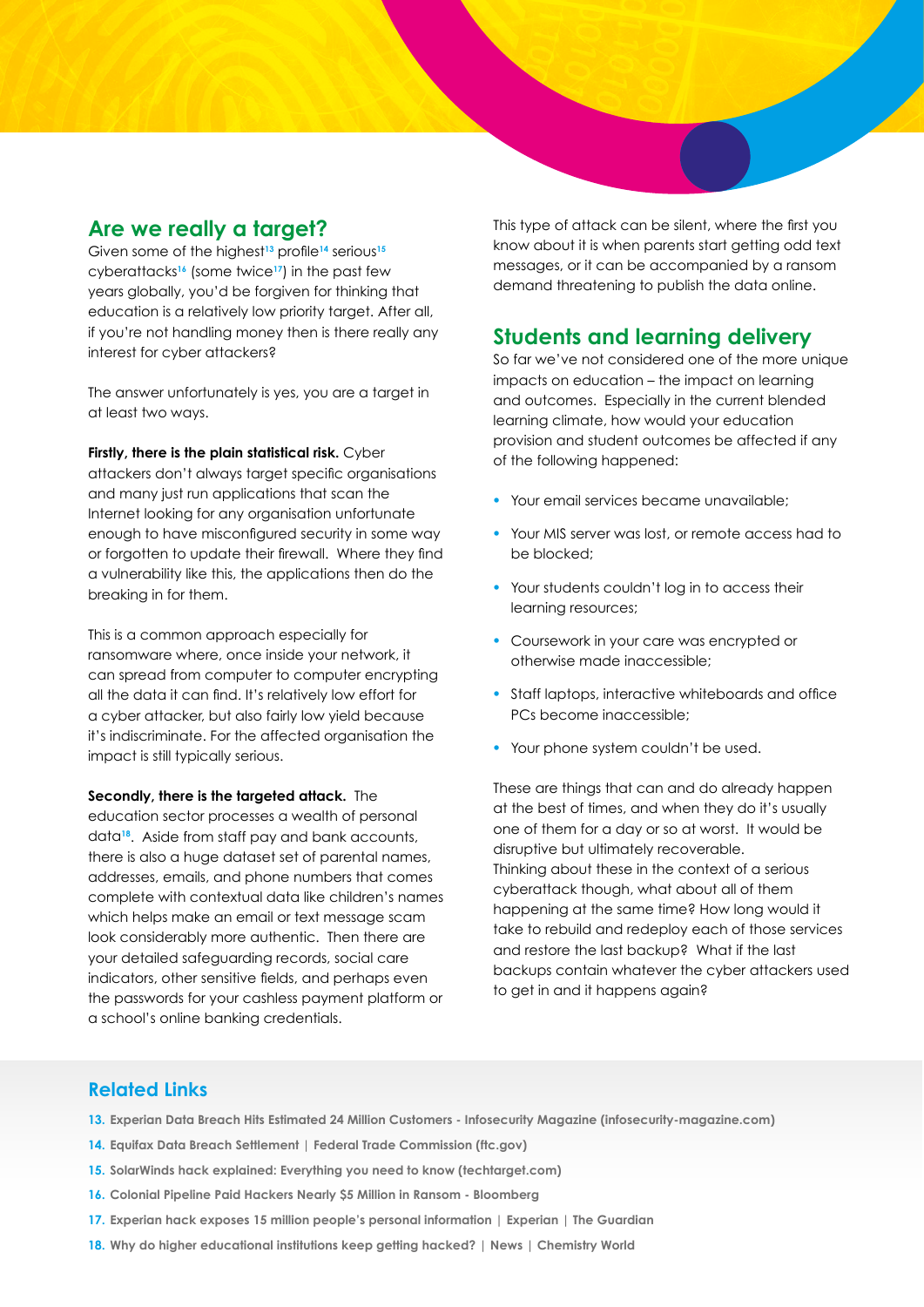### **Changing risk of cyberattacks, and how do they get in?**

The events of 2020 and early 2021 have had a significant benefit to cyber criminals. In the mad rush in the first lockdown to get some sort of remote working and education delivery provision available, new risks were introduced, and at the time the priority was firmly on operational delivery. There were undoubtedly a few technical decisions made with a view that "we'll need to come back shortly and do this properly."

In technology circles we call this the "attack surface", the things that you have which could be used to enable a cyberattack. In those same technical terms, the real big shift in 2020 was reducing the influence of a thing called "perimeter defence" – where you have 'inside your network', which is somewhat safe, and 'outside your network', which is not safe. The seismic move to home working and home learning eroded the ability of perimeter defence to do its job and, a double whammy, because extra holes were made in what was left of the perimeter defence so staff could remote into work computers.

As a result, most education organisations now have numerous employees and students accessing their network from external devices that aren't necessarily managed, sanctioned or up to date, and doing so without necessarily having full training in how to keep their devices safe and free of risk.

For cyber attackers, this is gold.

The most common entry points for cyberattacks are either through weakness in technology or weakness in people:

**• VPNs** – either through compromised or weak passwords, or through a failure to keep the VPN hardware or software updated under subscription.

- **Remote desktop access** especially when those services are set up without VPN without using a secure cloud platform. Some ways of setting up remote desktops are trivially easy for cyber attackers to break into, and there are always ones with weak passwords too.
- **• Weak or compromised passwords** organisations that don't user two-factor (or multi-factor) authentication aren't protected from cyber attackers who have obtained or guessed a real username and password.
- **• Email scams** known as 'Phishing attacks' or social engineering attacks. These are emails that typically either encourage a user to run a program (for example disguised ransomware) or sends the user to a fake login page that sends their username and password to the attackers who then try to use it. They often take the form of an urgent call to action or offer some form of social intrigue like the first half of an email from somebody they know, so that the victim acts before thinking it through.
- **• Newly discovered software or hardware flaws** – hackers, both good and bad, spend a lot of time looking for flaws and vulnerabilities in prevalent software. When they find one it is called a "zero-day", because that's how many days your organisation has to address it. A good recent example is the major global impact of four zero-days found in Microsoft's Exchange email server that enabled cyberattacks**19** on 7,000 UK email servers, including ransomware encryption**20**. Office 365 was not affected.
- **• Lateral movement and privilege escalation** technical terms, but it means that once in the door, a cyber attacker will run applications to look for other computers they can break into, so they can establish a bigger foothold and cause greater impact. They may then also use other security flaws to obtain administrator permissions so they can deploy ransomware more deeply or delete audit logs and backups.

#### **Related Links**

**19. [Microsoft vulnerabilities exploitation - updated advice - NCSC.GOV.UK](https://www.ncsc.gov.uk/news/advice-following-microsoft-vulnerabilities-exploitation)**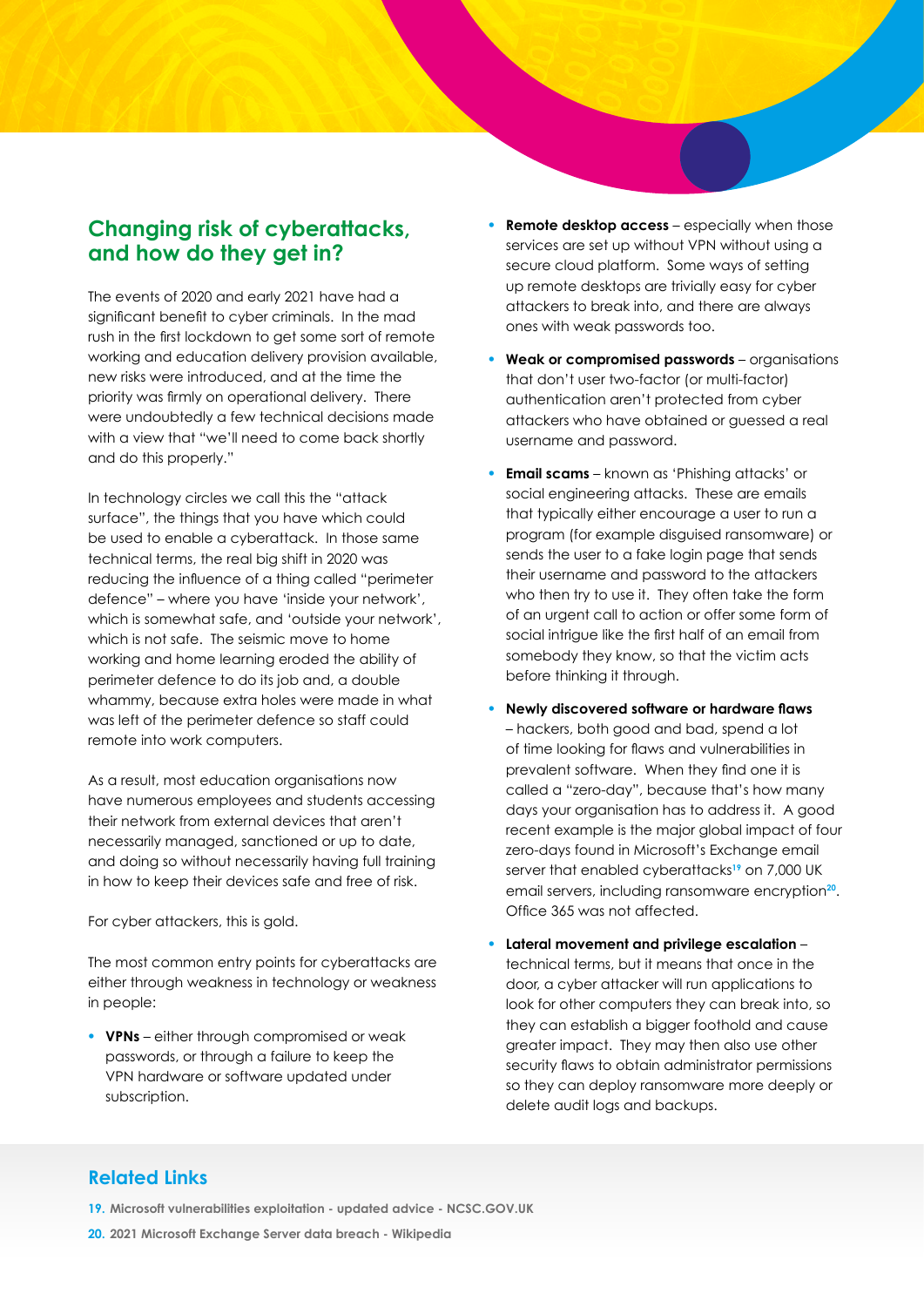### **Addressing the cybersecurity threat**

The NCSC provides some excellent**21** guidance**22** on mitigating malware and ransomware attacks, which is one area of cybersecurity, but their guidance and the risks you need to consider should be interpreted in an education context which just isn't as simple as a small- or medium-sized business.

As an education provider the cybersecurity elements of your overall digital strategy should cover:

**• Working with knowledgeable service providers who specialise in education**

Education is a very specialist space and experienced cloud service providers in the education marketplace have specialist knowledge and experience in helping multiple organisations migrate safely to the cloud. While some of these are just commercial resellers and managed service providers, others like Our Learning Cloud have the very credible provenance of being formed from a forward-thinking academy trust who have already done this for their own 20,000 users across 36 academies.

**• Training staff in securing blended and remote learning**

Cyberattacks commonly happen by exploiting weaknesses in people. As the cybersecurity landscape continually changes, make sure your staff are upskilled not only to deliver a safe and high-quality learning experience regardless of where they or their students are, but also in how to identify potential cyberattacks, avoid falling victim to them and how to educate their students to protect themselves too. As a Microsoft in Education Global Training Provider, Our Learning Cloud have hands on experience in training their own teaching staff across their academies and transforming their learning from special measures to Microsoft Showcase Schools.

#### **• Using well established cloud platforms for your core systems**

Cloud providers like Office 365 and Google Workspace have dedicated security teams that work together and in competition to proactively find and close security weaknesses, assuring end users the safest and most protected experience. They also handle such significant volumes of email that they can proactively detect and block new email threats emerging. Our Learning Cloud makes use of carefully selected services like Azure Active Directory, Azure Monitor Logs and Azure Security Center, a collection of security services and capabilities that provides their dedicated teams with a simple and fast way to understand what is happening right now in their Azure deployments.

#### **• Reducing DIY and in-house IT**

There is an inherent limit to what you can realistically achieve with the resources and budgets you have available. Cybersecurity is such a large area that it's hard for a small organisation to keep up, and that's before you get into things like availability and disaster recovery plans if your datacentre is compromised by ransomware.

Cloud services offered by the likes of Microsoft Azure are designed to significantly reduce not only the risks of cyberattack through both passive and proactive means, but also to reduce the knock-on impact of anything that does get through. Our Learning Cloud uses Microsoft Azure data centres to ensure that education and organisation services are always available from multiple locations within the UK, with automated security patching by Microsoft ensuring that zero-day attacks are prevented almost immediately, and the overall probability of cyber threats is reduced.

#### **Related Links**

**21. [Mitigating malware and ransomware attacks - NCSC.GOV.UK](https://www.ncsc.gov.uk/guidance/mitigating-malware-and-ransomware-attacks)**

**22. [More targeted ransomware attacks on UK education - NCSC.GOV.UK](https://www.ncsc.gov.uk/news/alert-targeted-ransomware-attacks-on-uk-education-sector)**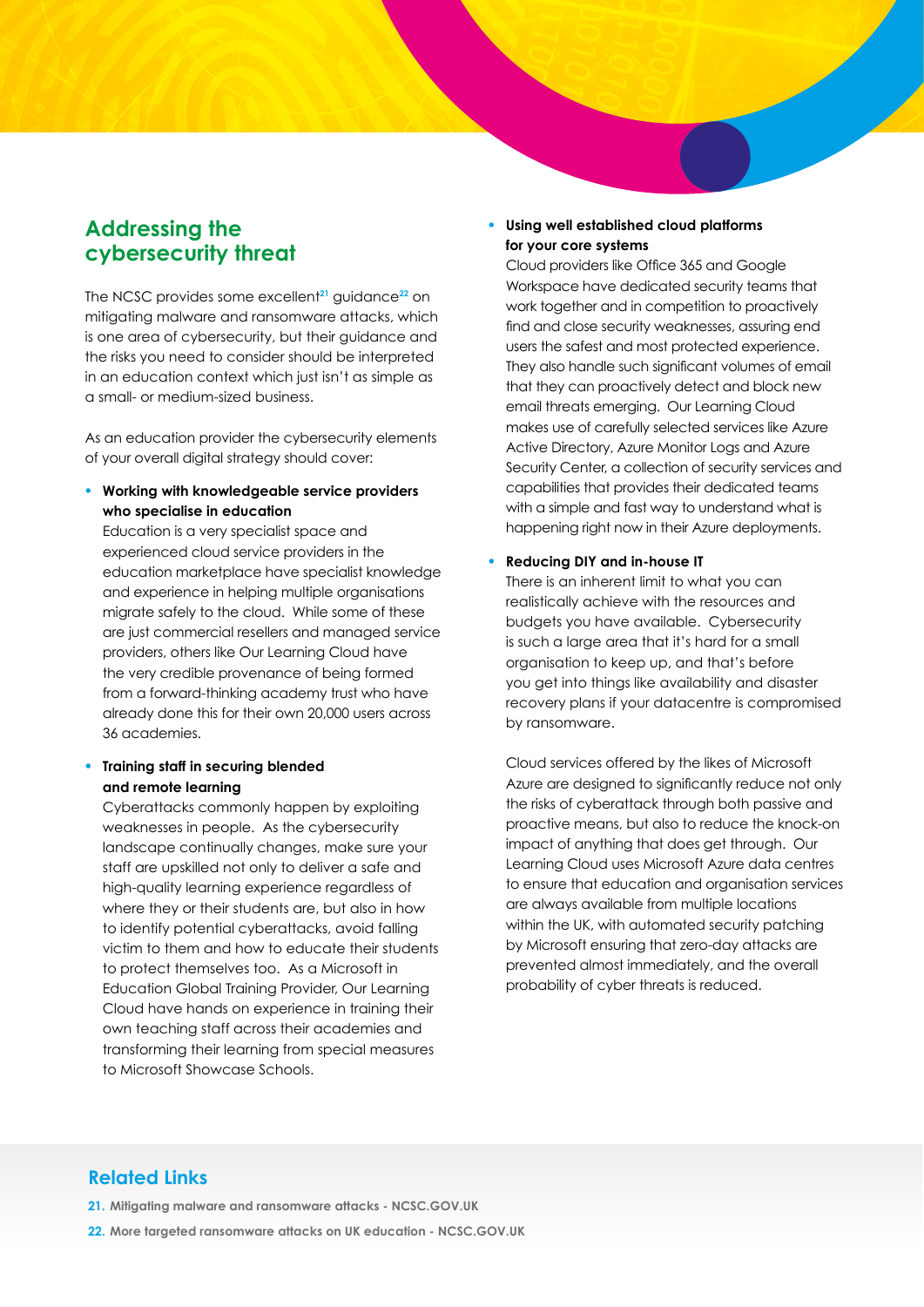**• Use cloud service suppliers audited by a Crest Approved cybersecurity specialist**

The Crest Approved**23** scheme provides access to highly skilled, knowledgeable, and competent information security companies that meet a detailed independent certification and follow industry best practices. Your cloud service suppliers should be using those Crest Approved companies provide independent audit and testing of their cybersecurity measures and technical processes, along with guidance and detailed technical engagement on how to continually improve the safety and security of services as new cyberthreats emerge. Our Learning Cloud works very closely with their Crest Approved security partner Equilibrium, an information security and assurance organisation who specialise in the removal of cybersecurity risks.

#### **• Overall governance and monitoring of your IT estate**

Detecting suspicious activity across your digital estate is a key part of protecting against cyberattack, not only in spotting attempts to break into your network but also in detecting activity that indicates a successful break-in is trying to spread. Centralising this monitoring is the only way to spot what are otherwise small and innocuous activities that only betray themselves when seen together all at once in context. Our Learning Cloud uses a Cloud Access Security Broker (CASB) that provides rich visibility, control over data travel, and sophisticated analytics to identify and combat cyberthreats across all of their Microsoft and third-party cloud services.

#### **• Plan for an incident**

Like any other material risk to your organisation, prepare and practice your response to a cyberattack. What will your response be if a member of staff reports seeing a ransomware message while logging into their remote desktop? Will they even know to report it? How will you isolate the threat and prevent it spreading? How will you know if there is further suspicious activity in your network? How will you identify which systems to clean down and redeploy from backups? How will you know that you have the relevant backups and that they're working? How would you handle a major event that meant you had to stop multiple critical IT services across your organisation? How would you staff such a major rebuild activity and how long would it realistically take?

Our Learning Cloud is built on the experience of seasoned education and IT professionals, with the support of leading cloud infrastructure and security suppliers, and has the experience to help you build a strategy that not only answers these questions but also encompasses the bigger picture writing your overall future proof digital strategy.

# **Related Links**

**23. [CREST \(crest-approved.org\)](https://www.crest-approved.org)**